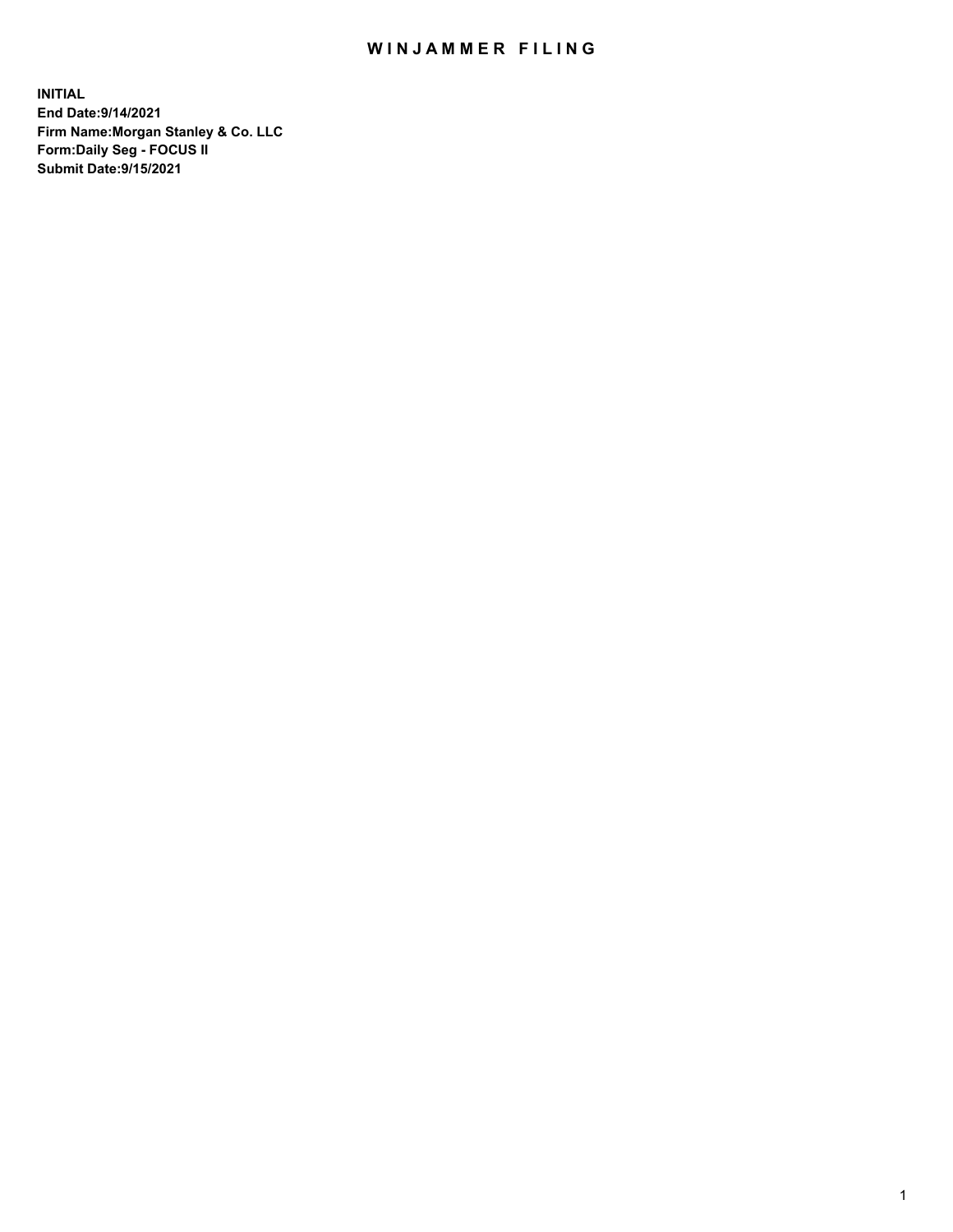**INITIAL End Date:9/14/2021 Firm Name:Morgan Stanley & Co. LLC Form:Daily Seg - FOCUS II Submit Date:9/15/2021 Daily Segregation - Cover Page**

| Name of Company                                                                                                                                                                                                                                                                                                                | <b>Morgan Stanley &amp; Co. LLC</b>                    |
|--------------------------------------------------------------------------------------------------------------------------------------------------------------------------------------------------------------------------------------------------------------------------------------------------------------------------------|--------------------------------------------------------|
| <b>Contact Name</b>                                                                                                                                                                                                                                                                                                            | <b>Ikram Shah</b>                                      |
| <b>Contact Phone Number</b>                                                                                                                                                                                                                                                                                                    | 212-276-0963                                           |
| <b>Contact Email Address</b>                                                                                                                                                                                                                                                                                                   | Ikram.shah@morganstanley.com                           |
| FCM's Customer Segregated Funds Residual Interest Target (choose one):<br>a. Minimum dollar amount: ; or<br>b. Minimum percentage of customer segregated funds required:% ; or<br>c. Dollar amount range between: and; or<br>d. Percentage range of customer segregated funds required between:% and%.                         | 235,000,000<br><u>0</u><br>0 Q<br>0 Q                  |
| FCM's Customer Secured Amount Funds Residual Interest Target (choose one):<br>a. Minimum dollar amount: ; or<br>b. Minimum percentage of customer secured funds required:% ; or<br>c. Dollar amount range between: and; or<br>d. Percentage range of customer secured funds required between: % and %.                         | 140,000,000<br><u>0</u><br><u>00</u><br>0 <sub>0</sub> |
| FCM's Cleared Swaps Customer Collateral Residual Interest Target (choose one):<br>a. Minimum dollar amount: ; or<br>b. Minimum percentage of cleared swaps customer collateral required:% ; or<br>c. Dollar amount range between: and; or<br>d. Percentage range of cleared swaps customer collateral required between:% and%. | 92,000,000<br><u>0</u><br>0 Q<br>00                    |

Attach supporting documents CH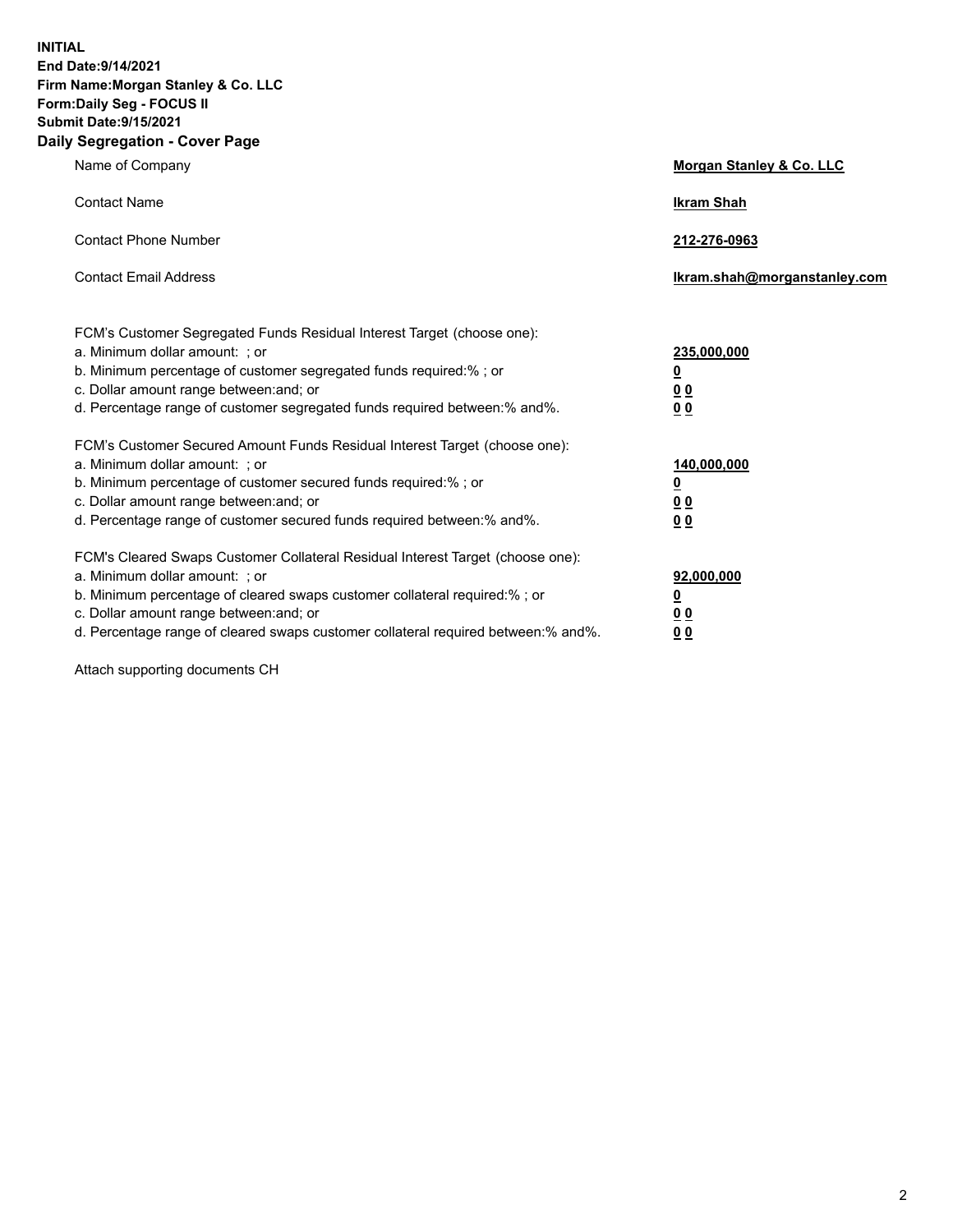## **INITIAL End Date:9/14/2021 Firm Name:Morgan Stanley & Co. LLC Form:Daily Seg - FOCUS II Submit Date:9/15/2021**

## **Daily Segregation - Secured Amounts**

Foreign Futures and Foreign Options Secured Amounts Amount required to be set aside pursuant to law, rule or regulation of a foreign government or a rule of a self-regulatory organization authorized thereunder 1. Net ledger balance - Foreign Futures and Foreign Option Trading - All Customers A. Cash **4,820,960,246** [7315] B. Securities (at market) **2,022,770,140** [7317] 2. Net unrealized profit (loss) in open futures contracts traded on a foreign board of trade **979,130,840** [7325] 3. Exchange traded options a. Market value of open option contracts purchased on a foreign board of trade **80,120,401** [7335] b. Market value of open contracts granted (sold) on a foreign board of trade **-40,176,007** [7337] 4. Net equity (deficit) (add lines 1. 2. and 3.) **7,862,805,620** [7345] 5. Account liquidating to a deficit and account with a debit balances - gross amount **39,281,701** [7351] Less: amount offset by customer owned securities **-37,900,290** [7352] **1,381,411** [7354] 6. Amount required to be set aside as the secured amount - Net Liquidating Equity Method (add lines 4 and 5) 7. Greater of amount required to be set aside pursuant to foreign jurisdiction (above) or line 6. FUNDS DEPOSITED IN SEPARATE REGULATION 30.7 ACCOUNTS 1. Cash in banks A. Banks located in the United States **131,031,240** [7500] B. Other banks qualified under Regulation 30.7 **552,776,058** [7520] **683,807,298** 2. Securities A. In safekeeping with banks located in the United States **587,077,843** [7540] B. In safekeeping with other banks qualified under Regulation 30.7 **57,815,864** [7560] **644,893,707** 3. Equities with registered futures commission merchants A. Cash **14,101,260** [7580] B. Securities **0** [7590] C. Unrealized gain (loss) on open futures contracts **113,078** [7600] D. Value of long option contracts **0** [7610] E. Value of short option contracts **0** [7615] **14,214,338** [7620] 4. Amounts held by clearing organizations of foreign boards of trade A. Cash **0** [7640] B. Securities **0** [7650] C. Amount due to (from) clearing organization - daily variation **0** [7660] D. Value of long option contracts **0** [7670] E. Value of short option contracts **0** [7675] **0** [7680] 5. Amounts held by members of foreign boards of trade A. Cash **4,341,113,490** [7700] B. Securities **1,377,876,433** [7710] C. Unrealized gain (loss) on open futures contracts **979,017,761** [7720] D. Value of long option contracts **80,120,401** [7730] E. Value of short option contracts **-40,176,007** [7735] **6,737,952,078** 6. Amounts with other depositories designated by a foreign board of trade **0** [7760] 7. Segregated funds on hand **0** [7765] 8. Total funds in separate section 30.7 accounts **8,080,867,421** [7770] 9. Excess (deficiency) Set Aside for Secured Amount (subtract line 7 Secured Statement Page 1 from Line 8)

- 10. Management Target Amount for Excess funds in separate section 30.7 accounts **140,000,000** [7780]
- 11. Excess (deficiency) funds in separate 30.7 accounts over (under) Management Target **76,680,390** [7785]

**0** [7305]

**7,864,187,031** [7355]

## **7,864,187,031** [7360]

[7530]

[7570]

[7740] **216,680,390** [7380]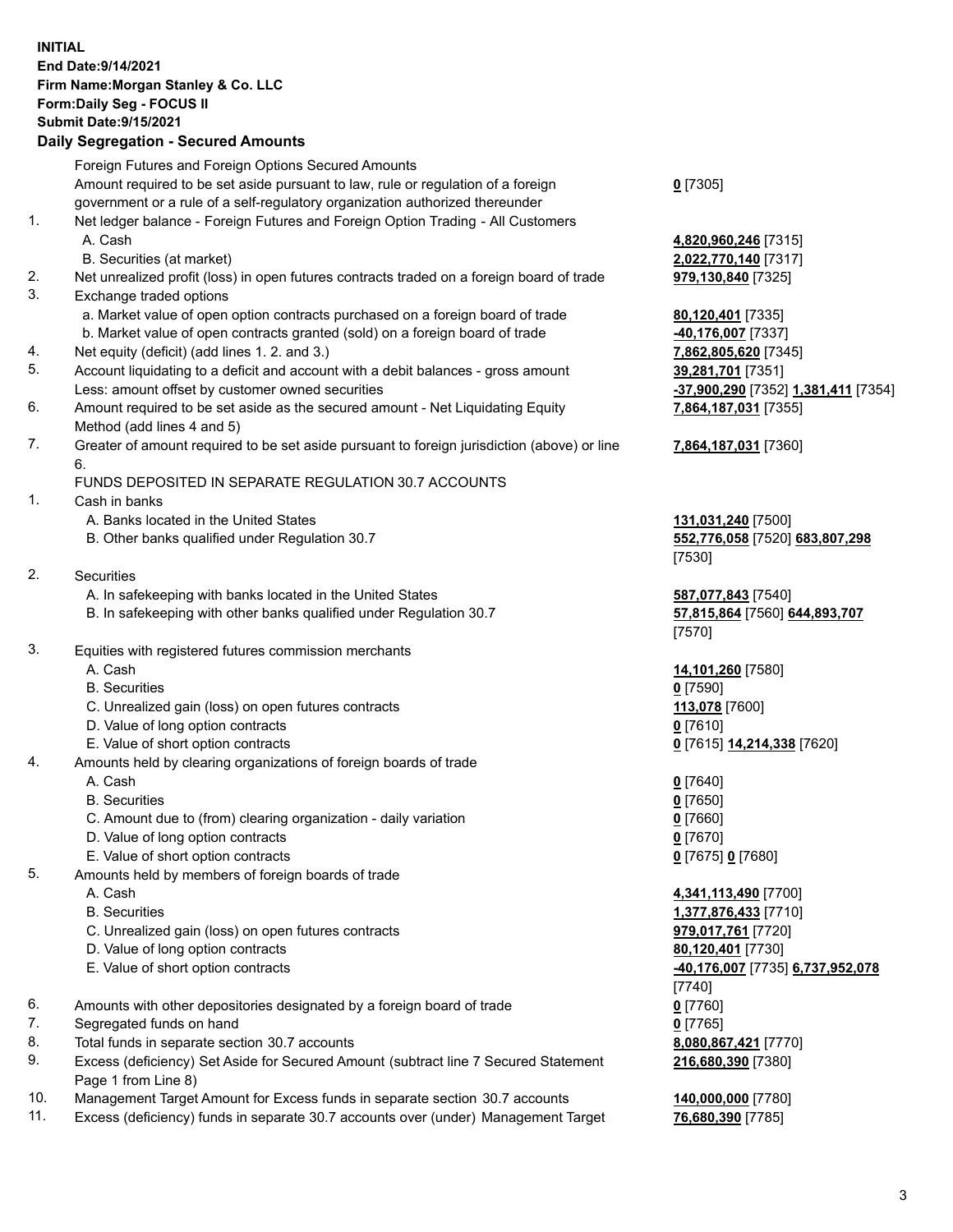**INITIAL End Date:9/14/2021 Firm Name:Morgan Stanley & Co. LLC Form:Daily Seg - FOCUS II Submit Date:9/15/2021 Daily Segregation - Segregation Statement** SEGREGATION REQUIREMENTS(Section 4d(2) of the CEAct) 1. Net ledger balance A. Cash **17,169,392,349** [7010] B. Securities (at market) **7,575,622,551** [7020] 2. Net unrealized profit (loss) in open futures contracts traded on a contract market **726,361,972** [7030] 3. Exchange traded options A. Add market value of open option contracts purchased on a contract market **1,583,977,643** [7032] B. Deduct market value of open option contracts granted (sold) on a contract market **-1,150,705,499** [7033] 4. Net equity (deficit) (add lines 1, 2 and 3) **25,904,649,016** [7040] 5. Accounts liquidating to a deficit and accounts with debit balances - gross amount **201,948,308** [7045] Less: amount offset by customer securities **-200,751,274** [7047] **1,197,034** [7050] 6. Amount required to be segregated (add lines 4 and 5) **25,905,846,050** [7060] FUNDS IN SEGREGATED ACCOUNTS 7. Deposited in segregated funds bank accounts A. Cash **2,968,491,549** [7070] B. Securities representing investments of customers' funds (at market) **0** [7080] C. Securities held for particular customers or option customers in lieu of cash (at market) **2,779,287,346** [7090] 8. Margins on deposit with derivatives clearing organizations of contract markets A. Cash **15,519,393,843** [7100] B. Securities representing investments of customers' funds (at market) **0** [7110] C. Securities held for particular customers or option customers in lieu of cash (at market) **4,644,421,332** [7120] 9. Net settlement from (to) derivatives clearing organizations of contract markets **-212,014,803** [7130] 10. Exchange traded options A. Value of open long option contracts **1,583,977,643** [7132] B. Value of open short option contracts **-1,150,705,499** [7133] 11. Net equities with other FCMs A. Net liquidating equity **7,792,499** [7140] B. Securities representing investments of customers' funds (at market) **0** [7160] C. Securities held for particular customers or option customers in lieu of cash (at market) **0** [7170] 12. Segregated funds on hand **151,913,873** [7150] 13. Total amount in segregation (add lines 7 through 12) **26,292,557,783** [7180] 14. Excess (deficiency) funds in segregation (subtract line 6 from line 13) **386,711,733** [7190] 15. Management Target Amount for Excess funds in segregation **235,000,000** [7194]

16. Excess (deficiency) funds in segregation over (under) Management Target Amount Excess

**151,711,733** [7198]